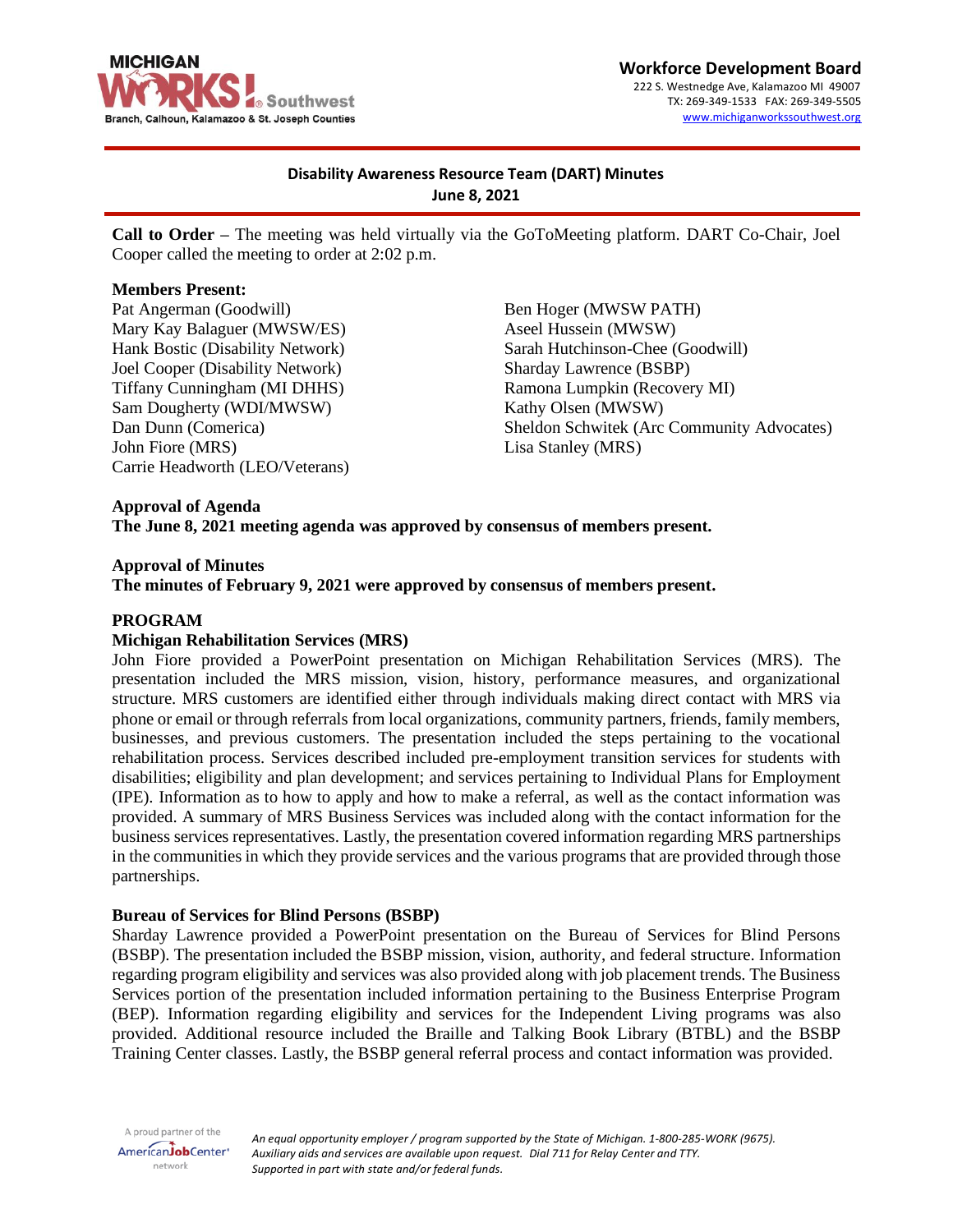Following the meeting, the presentations and links to the recordings were emailed to DART members and to members of the Workforce Development Board. It was reported that John Fiore will provide a DART Committee report to the Workforce Development Board's Executive Committee at the June 17, 2021 meeting.

### **WORK GROUP UPDATES**

### *Curriculum - At Your Desktop Training and Resources*

On behalf of Jill Murphy, Kathy Olsen reported Jill Murphy is working on a Desktop training on the topic of long-term COVID. She also reported that the Curriculum Work Group is seeking topic ideas for future Desktop Training modules.

Kathy Olsen reported the Desktop Training modules are posted on the Michigan Works! Southwest website. To access the training modules, viewers should select the About tab, then select Board, then scroll down to the DART heading<https://www.michiganworkssouthwest.org/about/board/> She encouraged members to share the modules with staff and partners, other Michigan Woks! Agencies, and the Michigan Works! Association.

#### *Collaboration*

Kathy Olsen requested that individuals send updates to the Partner Matrix to her at [olsen@upjohn.org.](mailto:olsen@upjohn.org)

### *Emerging Issues Related to Employment and Advocacy*

On behalf of Heather Barsy, Kathy Olsen reported advocacy work is currently occurring at the Federal level to expand Medicaid HCBS services, improve SSI payments, and fund national paid leave. These initiatives are being encouraged as part of CPVID-19 recovery with an emphasis on disability services.

There is current state and national discussion around increasing the minimum wage. However, unless there are changes to resource and income limits, raising the minimum wage may lead to a lower overall household income for people with disabilities. Advocacy is needed on both sides of this issue.

## **UNIQUE CUSTOMER NEEDS**

Members in attendance expressed a concern for available, safe, and reliable childcare and noted that due to COVID-19 many childcare locations either closed or have fewer openings. Many individuals cannot return to work without childcare.

## **AGENCY UPDATES**

*Housing Resources, Inc. -* Kathy Olsen reported on behalf of Galyn Barnum that COVID Emergency Rental Assistance (CERA) funding is available. This rental assistance program can help those struggling with past due rents and utility payments. English and Spanish versions of a flyer with further details regarding eligibility and documents required to apply was emailed to members following the meeting.

*Michigan Rehabilitation Services (MRS)* – Lisa Stanley reported on a Business Resource fair for employers and provided the link to the event in the meeting chat. The link to the workshop "Immediate Workforce [Solutions for Michigan Employers"](https://www.michigan.gov/leo/0,5863,7-336-94422_95539_105723---,00.html) was also emailed to DART members following the meeting. [Note: the recording for this workshop can be accessed via the same link.]

John Fiore reported MRS is ramping up the Youth Summer Work Experience. Current plans are for some staff returning to the office mid-July; however, he expects not all staff will return at the same time and that in-person meetings will be by appointment only.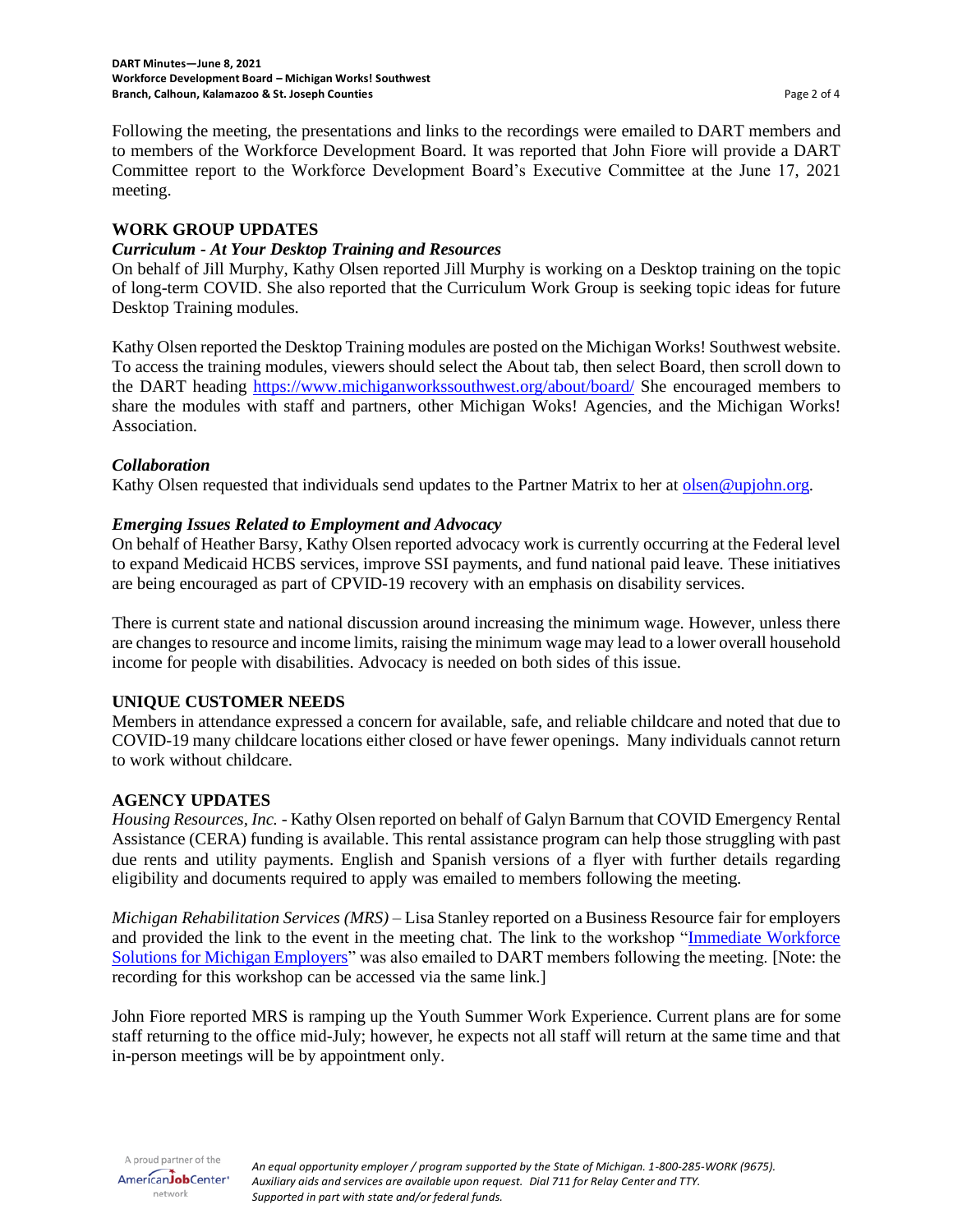*Goodwill Industries of Southwestern Michigan* – Pat Angerman reported staff returned to the office during July and August. The rehabilitation team is working on a summer program and plans are to begin next week in Allegan County. Summer programs will also be offered in Kalamazoo and St. Joseph Counties.

*Disability Network Southwest Michigan* – Hank Bostic reported support groups at Disability Network continue to meet virtually. He also reported there are many upcoming events to support individuals with disabilities. Th[e June issue of Disability Digest,](https://conta.cc/3wa5N9Y) a publication of Disability Network, was emailed to DART members following the meeting.

Joel Cooper reported that beginning this week, employees have been invited back into the office and during the next three months there will be a combination of in-office and remote workers. Currently customer appointments are by appointment only. Beginning June 21, 2021 paid internships are available for involvement in Disability Rights. This is the  $9<sup>th</sup>$  year for this internship opportunity, and it includes planning a program. Six interns were selected to participate.

*Veterans Services* – Carrie Headworth reported on events and services targeted to veterans and their families.

- An Invest in Vets Manufacturing & Skilled Trades Networking Event is scheduled for Thursday, June 10, 2021 at 2:00 p.m. Email [info@investvets.org](mailto:info@investvets.org) to register. The event flyer was emailed to members following the meeting.
- A Military Friendly Virtual Job Fair An online job fair is planned for June 25, 2021 from  $11:00$ a.m. – 2:00 p.m. The event flyer was emailed to members following the meeting.
- A Women Veterans Day Virtual Town Hall is scheduled for Saturday, June 12, 2021 from 11:00 a.m. – 12:00 noon via the Battle Creek VA Medical Center. Individuals can call-in to participate by dialing 855-274-1447; or they may listen via the VA Facebook Page where the event will be streamed. Brief overviews from Michigan Veterans Affairs Agency and the Battle Creek VAMC Women Veterans Program Manager will be provided. Event organizers will also be seeking feedback on some topics and will answer general questions.
- For Gulf War Veterans, due to high demand, Veterans Affairs is offering another virtual class on Gulf War exposures and health. The virtual class *Gulf War Exposures & Health Concerns* is free and is designed to help Gulf War Veterans understand potential exposures and health effects, steps to manage symptoms, research findings, and available resources. Individuals can join this class on Tuesday, June 22, from 1:30 p.m. – 3:00 p.m. (ET). They can attend through their personal computer, smart phone, or tablet. To learn more about the class and to register, see the class flyer at [Gulf War Exposures and Health Concerns \(va.gov\).](https://gcc02.safelinks.protection.outlook.com/?url=https%3A%2F%2Flnks.gd%2Fl%2FeyJhbGciOiJIUzI1NiJ9.eyJidWxsZXRpbl9saW5rX2lkIjoxMDAsInVyaSI6ImJwMjpjbGljayIsImJ1bGxldGluX2lkIjoiMjAyMTA2MDguNDE2Mzg3MDEiLCJ1cmwiOiJodHRwczovL2djYzAyLnNhZmVsaW5rcy5wcm90ZWN0aW9uLm91dGxvb2suY29tLz91cmw9aHR0cHMlM0ElMkYlMkZ3d3cud2FycmVsYXRlZGlsbG5lc3MudmEuZ292JTJGV0FSUkVMQVRFRElMTE5FU1MlMkZlZHVjYXRpb24lMkZsb2NhbC1vZmZlcmluZ3MlMkZzdXBwb3J0JTJGZ3VsZndhcmlsbG5lc3NmbHllclYyLnBkZiZkYXRhPTA0JTdDMDElN0MlN0MyZWZiOTQyYjgyMWY0Njg3NmRjMDA4ZDkyMTE4NDg0OSU3Q2U5NWYxYjIzYWJhZjQ1ZWU4MjFkYjdhYjI1MWFiM2JmJTdDMCU3QzAlN0M2Mzc1NzcyMTA0Mjk4MTQ3ODAlN0NVbmtub3duJTdDVFdGcGJHWnNiM2Q4ZXlKV0lqb2lNQzR3TGpBd01EQWlMQ0pRSWpvaVYybHVNeklpTENKQlRpSTZJazFoYVd3aUxDSlhWQ0k2TW4wJTNEJTdDMTAwMCZzZGF0YT12c2NVTFVlUXpiQSUyRjA3V1NQeDRaUUVHS3Yzd0lZZ1h1VlZaeXQxUmt5TTAlM0QmcmVzZXJ2ZWQ9MCJ9.JVi-X8VWH469gCVgqgj_q-DsBS_Kk5dsMFT_9EFEOeg%2Fs%2F1077673340%2Fbr%2F107598400421-l&data=04%7C01%7Cheadworthc%40michigan.gov%7Cbecd8611905e4e7550ef08d92a97670f%7Cd5fb7087377742ad966a892ef47225d1%7C0%7C0%7C637587652231922235%7CUnknown%7CTWFpbGZsb3d8eyJWIjoiMC4wLjAwMDAiLCJQIjoiV2luMzIiLCJBTiI6Ik1haWwiLCJXVCI6Mn0%3D%7C1000&sdata=A9KQvuIPl03CoZb72EVw6062XxCfXWCShbbXgwtvoAo%3D&reserved=0) Individuals can also register by emailing VA's War Related Illness and Injury Study Center at [NJWRIISCEDTEAM@va.gov.](mailto:NJWRIISCEDTEAM@va.gov)

## *Michigan Works! Southwest*

Mary Kay Balaguer reported the Michigan Works! Service Centers are operating on a hybrid schedule with both in-person appointments at the Service Centers and virtual meetings and services. The Kalamazoo location is open on Mondays and Wednesdays, the Calhoun location is open on Tuesday and Thursdays, the Branch County location is open on Wednesdays and the St. Joseph County location is open on Thursdays. Staff are anticipated opening more quickly soon. Customers who are not completely vaccinated are encouraged to wear a mask and individuals not feeling well are being asked to not come into the office. She also provided an update on the Work Search activity for Unemployment Insurance claimants. The information provided described work search activities and a new MARVIN call-in schedule. The information was emailed to DART members following the meeting.